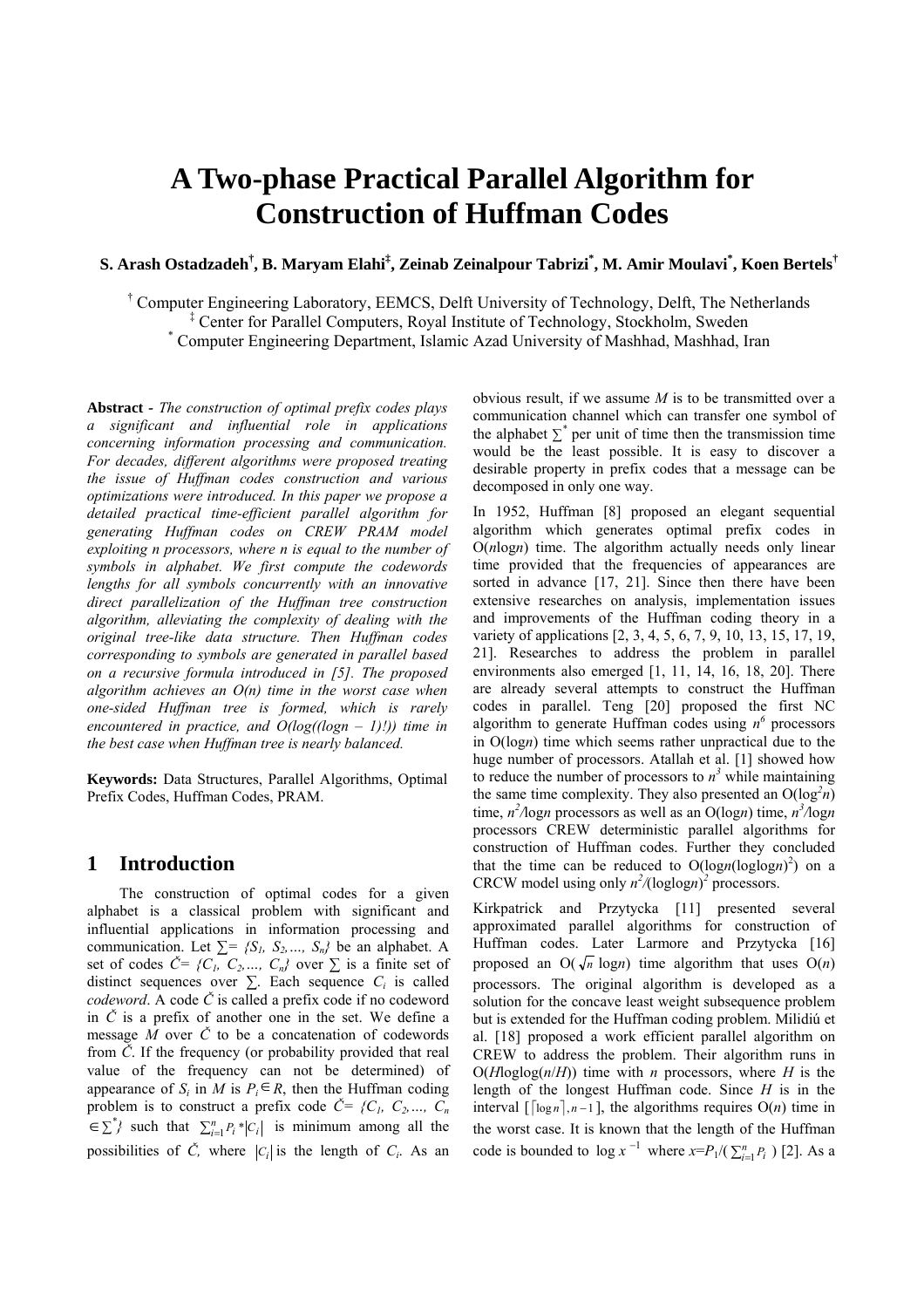result the time complexity of the algorithm can be considered  $O(\log x^{-1} \log \log n)$ . The major problem with Milidiú et al.'s algorithm and some other parallel Huffman construction solutions is that instead of actually generating the Huffman codes they rather construct the Huffman tree in parallel and it is not clear how the codes should be built from the Huffman tree concurrently if possible.

In this paper we particularly address this problem by proposing a practical detailed CREW algorithm. In other words the output of our algorithm is the Huffman codes not the Huffman tree. The algorithm is based on a sophisticated parallelization of the direct Huffman tree constructing simulation with the elimination of the need to store nodes in a tree-like data structure. We first compute the path length for each symbol in the Huffman tree and then focus on generating the Huffman codes in parallel by exploiting Hashemian's recursive formula based on single-side growing Huffman tree [5]. Our Algorithm can be implemented in O*(n)* time on the CREW PRAM model incorporating *n* processors in the worst case and the best case time is bounded to  $O(log((log n - 1)!))$ , where *n* equals the number of symbols.

The rest of this paper is organized as follows. In Section 2, we describe the fundamental structures used in our pseudocode and the definitions. In section 3, we first give an outline of our algorithm and then it is examined in details. The performance analysis is discussed in section 4. We conclude in section 5.

## **2 Data structures**

To generate the Huffman codes for a given set of symbols, we need to know the position of each symbol in a tree known as Huffman tree. The codeword for each symbol could be obtained by traversing the tree from the root to the leaf associated with that symbol; along the path every left branch counts as a '0' and every right branch counts as a '1'. Symbols can only be the leaves of the Huffman tree; therefore the code generated from this tree is a prefix code and hence, has a unique decomposition.

We assume that the input to the first phase of our algorithm is a symbol table including an array of symbols  $S = \{s_1, s_2\}$  $..., s_n$ } and an array of corresponding frequencies  $F = \{f_1, f_2, \ldots, f_n\}$  $f_2, \ldots, f_n$ . This symbol table is sorted based on frequencies in non-decreasing order. Each symbol corresponds to a leaf in the Huffman tree. We define a structure for these leaves, including *freq*, a field for frequency value*,* and *leader*, a pointer to the root of the subtree that this leaf belongs to. *lNodes,* an array of the mentioned structure, shows the leaders of the leaves that have already participated in the construction of the tree levels, in which *lNodesi* corresponds to *s*i. We define a similar structure for internal nodes. *iNodes* behaves as a queue of this data structure. As new tree levels are generated, new internal nodes are added to the queue. Array *Temp* is a data structure for temporary storage of a merged list of internal nodes from *iNodes* and leaf nodes from *lNodes,* which are the nodes participating in the construction of each new tree level. These nodes are then melded to form the internal nodes of the next higher level. Each element of *Temp* contains three fields: *freq*, *isLeaf* and *index*. The chosen leaf nodes, who participate in construction of the current level, are copied to *Copy,* which is an array with the same structure as *Temp*. The first phase generates an array of codeword lengths  $CL = \{cl_1, cl_2, ...,$  $cl_n$ } in which  $cl_i$  is the codeword length for  $s_i$ , such that  $cl_i \leq$ *cl*i+1. The second phase of our algorithm takes the array of codeword lengths *CL* as input and generates the final codewords in  $CW = \{cw_1, cw_2, ..., cw_n\}$ , in which  $cw_i$  is the codeword for *s*i.

## **3 Algorithm**

 In this section, we first portray the outline of our algorithm and then describe the details of implementation issues concerning each phase.

### **3.1 Outline**

 We propose a two-phase parallel algorithm for timeefficient construction of Huffman codes on the CREW PRAM model. Our algorithm requires *n* processors, which is equal to the number of input symbols. The two phases of the presented algorithm are: Codeword Length Generation (*CLGeneration*) and Codeword Generation (*CWGeneration*). The outline is depicted in Fig. 1.

In the first phase, *CLGeneration* algorithm computes the codeword length for each symbol *s*i which is equal to the path length of *s*i in the Huffman tree. This is done without maintaining a tree structure in practice and by generating the tree levels, one at a time, in a bottom-up fashion. With generation of each new level in the tree, the codeword lengths of all symbols whose leaders have participated in the construction of the new level are incremented. We define a symbol's leader as the root of the subtree that the symbol belongs to. At each level, the two nodes with smallest frequencies are found among the internal nodes constructed in the previous iteration and leaf nodes who have not participated in the construction of the tree yet. These two are combined to form a new internal node. The combined value indicates the minimum frequency of the next higher level, which plays a crucial role in selecting leaf nodes for participation in the current level. At this point, all the internal nodes that belong to the previous level and leaf nodes who have not participated yet and have a frequency smaller than or equal to the minimum frequency, are selected, merged and melded pair-wise to form new internal nodes. The new internal nodes are the new leaders in their subtrees; hence leaf nodes need to check whether or not their leaders have changed. In case of a change, they update their leaders and increment their codeword lengths. This process is repeated until only one internal node remains, which is the root of the tree. At the end of the first phase, *CL* has the codeword lengths for all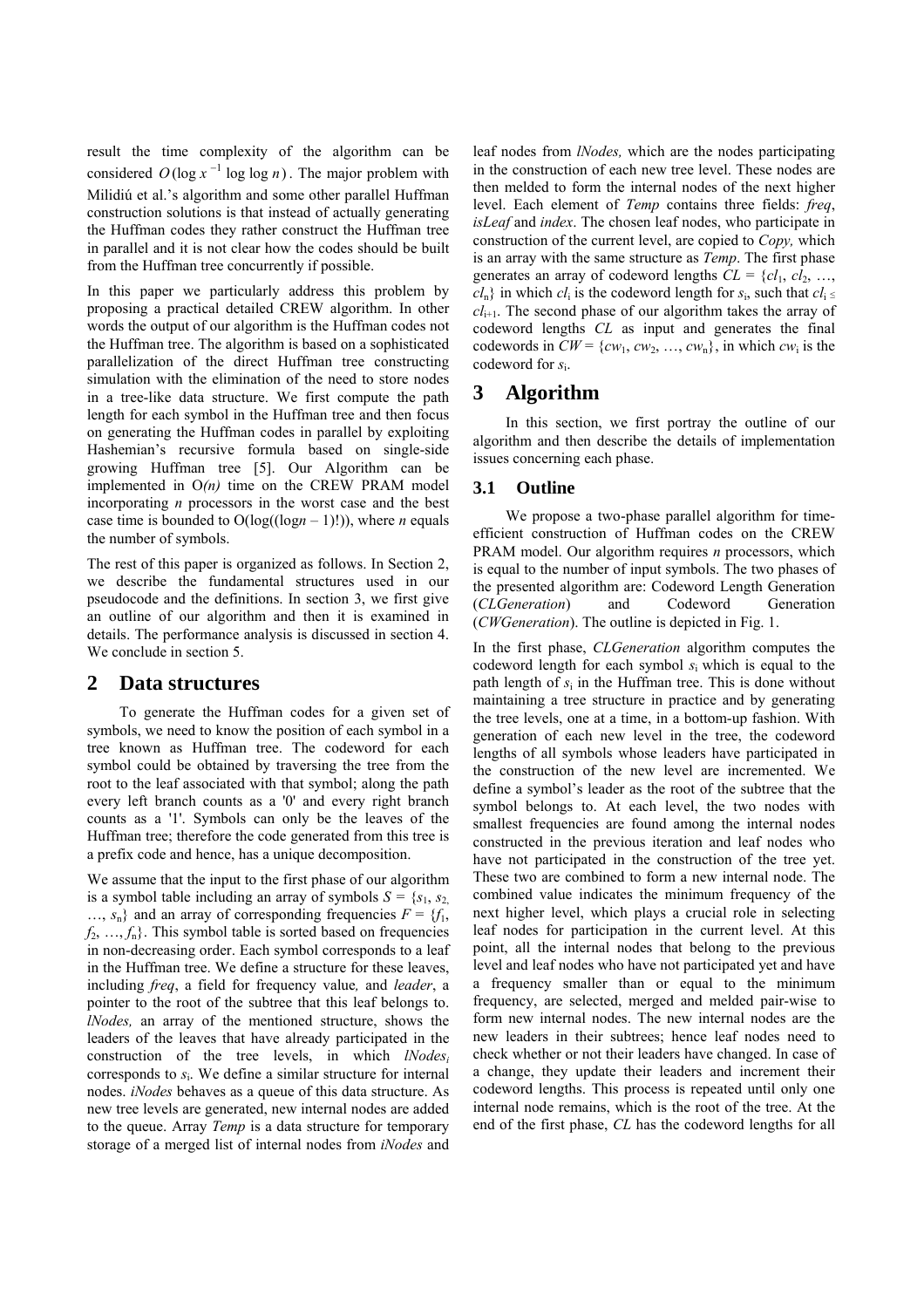

Fig. 1. Algorithm Outline

symbols in non-increasing order.

Codeword generation is performed in a top-down fashion; therefore we need to reverse *CL* in the initialization stage of the second phase. The final Huffman code for each symbol is generated from the codeword length with the help of a parallel version of the recursive formula introduced in [5]. In proposition 2, we show that the codewords for symbols with the same codeword lengths can be constructed in parallel. For each group of symbols with the same codeword lengths, which are symbols residing in the same level of the tree, the codeword of the first symbol is computed and then the rest of the group generate their codewords in parallel. This process is repeated for each level of the tree until *CW* has the final codewords for all symbols.

**Proposition 1.** Let the trees  $T_1, T_2, ..., T_k$  with the corresponding frequencies  $fr_1, fr_2, ..., fr_k$  such that  $fr_i \leq fr_{i+1}$ ,  $0 < i < k$  be present in a forest at stage *s* of the Huffman Tree construction algorithm. For all trees  $T_3, ..., T_m$ such that  $fr_i \leq fr_1 + fr_2$ ,  $3 \leq i \leq m$ , the trees  $T_{2j+1}$  and  $T_{2j+2}$ ,  $1 \le j \le |(m-2)/2|$  can be melded in parallel.

**Proof.** Since  $T_1$  and  $T_2$  hold the minimum frequencies among all the trees, the combination of  $T_1$  and  $T_2$  is accomplished by the definition of Huffman tree construction algorithm.

If we assume that the combinations of  $T_3$  and  $T_4$ ,  $T_5$  and  $T_6$ and so on, are not performed then two alternative assumptions should be investigated. First, suppose two trees  $T_s$  and  $T_{s+1}$  (two adjacent trees according to their frequencies) residing in the current forest, are not combined in subsequent stages of the Huffman tree construction algorithm, instead *Ts* is combined with  $T_{s\pm\epsilon}$ ,  $\epsilon \geq 2$ . This assumption is rejected due to the definition of the Huffman tree construction algorithm, indicating two trees with minimum frequencies are selected at each stage, and there exists at least one tree with the

frequency lower than *Ts*<sup>+</sup>ε which can be selected for the combination. Similarly, the combination of  $T_s$  and  $T_{s-\epsilon}$  can not be true, because  $fr_{s-1} \leq fr_s$  and if a combination should be performed  $T_s$  would not be a valid candidate.

Second, we can make an assumption that the combination of  $T_s$ ,  $3 \leq s \leq m$  is carried out with another tree  $T_p$  whose creation is conditioned on passing the current stage of the algorithm, i.e. the tree is not created yet and it doesn't exist in the forest. This assumption is also rejected because  $fr_n \ge$  $fr_1 + fr_2$ , which means the to-be-created trees in subsequent stages have a lower bound of  $(fr_1+f r_2)$  for their frequencies. However, if there exists candidate trees in the forest presently, their frequencies are limited to  $(f<sub>r</sub>+f<sub>r2</sub>)$  at most which can be considered for the combination process in the current stage and there is no need to wait for the next stage to come.

Since none of the alternative assumptions are true, the proof is complete by contradiction. ■

**Proposition 2.** Codeword generation can be performed in parallel for those symbols with the same codeword length.

**Proof.** The proof is trivial. In the recursive codeword generation formula proposed by Hashemian [5], the value of the codeword for symbol *s* is dependant on the codeword value of its precedent symbol, however for all those symbols with the same codeword length, the value of  $CL_{i+1}$  -  $CL_i$  equals zero, as a result the formula is revised to  $C_{i+1}$ = $C_i$ +1 which means that if we have the codeword value of the first symbol in the sequence of equal-codewordlength symbols, for all the subsequent symbols following the first one, the codeword value of a symbol in the sequence is one greater than the previous one. Provided that we have *k* processors, each responsible for a symbol in the sequence, knowing the codeword value of the first symbol, the codeword generation for these *k* symbols can be performed in parallel. Each processor only needs to know the distance of its symbol from the first one in the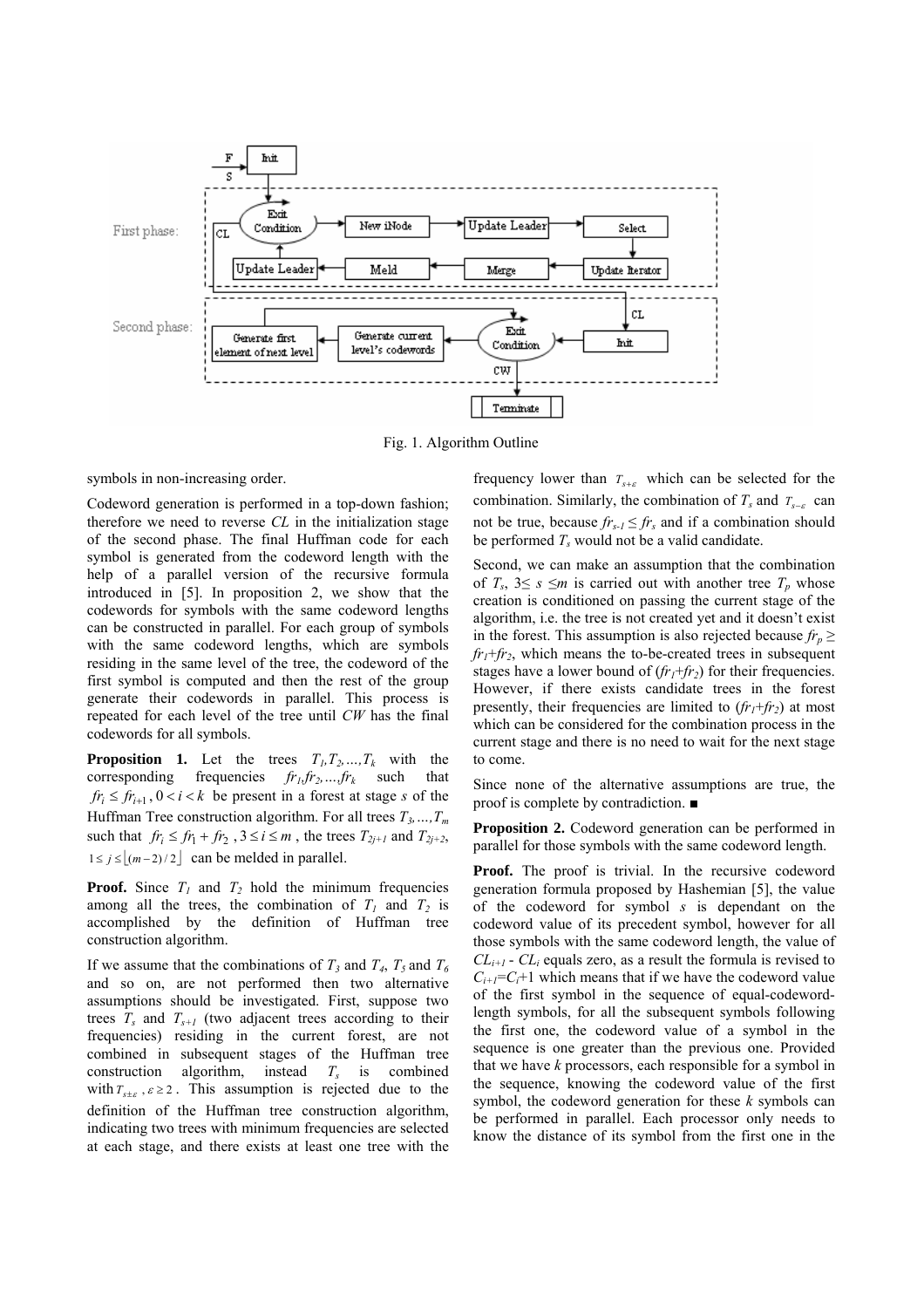sequence and add this value to the first symbol's codeword. Hence, we have the proposition. ■

## **3.2 Description**

 The following two subsections discuss each phase of the algorithm in details and they are accompanied by an example for clarification.

#### **3.2.1 CLGeneration**

 For the *CLGeneration* phase, first we need to initialize the basic structures as depicted in Fig. 2.

The following arrays are initialized in parallel. *lNodes* is an array corresponding to *S* containing a frequency field which is initialized with the frequency of its symbol and its leader is set to -1. *CL*, the array that shows the codeword length for each symbol, is initialized with 0. Next, processor *P*1 sets the following variables. *lNodesCur* points to the last leaf node that has participated in the construction of a level so far and it is initialized with 0. *iNodesFront* and *iNodesRear* are the front and rear indicators for *iNodes*, which behaves as a queue and shows the newly generated internal nodes who have not participated in the construction of a level. They are initializes with zero, indicating that the *iNodes* queue is empty.

| Forall processors $P_i$ ( $1 \le i \le n$ ) do in parallel |
|------------------------------------------------------------|
| $lNodes[i].freq \leftarrow F[i]$                           |
| $lNodes[i].leader \leftarrow -1$                           |
| $CL[i] \leftarrow 0$                                       |
| P <sub>i</sub> sets                                        |
| $iNodesFront \leftarrow 0$                                 |
| $iNodes$ <i>Rear</i> $\leftarrow$ 0                        |
| $lNodesCur \leftarrow 0$                                   |
|                                                            |

Fig. 2. Initialization

After initialization, the following operations are performed iteratively until all leaves are processed and no internal node is left in the *iNodes* queue, except the root. The sum of two minimal frequency values, *MinFreq*, determines the frequency value of the next internal node. This internal node could be constructed from the combination of two new leaves, an internal node and a new leaf or two internal nodes. In case of ties, leaves are preferred to participate in the construction of the new internal node. Here, array *mid* and *SelectMinimums* function are used to make the code concise and simplify the process. The new internal node is added to the *iNodes* queue as illustrated in Fig. 3. The leaders of the two internal nodes or leaves who have been combined are set to the index of the new generated internal node in the *iNodes* queue.

The select module takes *lNodes* and *MinFreq* as input parameters returning *Copy* and *CurLeavesNum* as output parameters. It copies those leaves whose indexes are more than *lNodesCur* and their *freq* is less than or equal to *MinFreq*, to the *Copy* array. *Copy* array has three fields: *freq*, *isLeaf* and *index*. *freq* is the value of the selected leaf

frequency; *isLeaf* in this step has the value of true for all elements because they are all leaves and *index* is the index of the selected leaves in *lNodes*. *CurLeavesNum* is the number of selected leaves that have been copied to the *Copy* array. Fig. 4 illustrates the Select module.

| P <sub>i</sub> sets                                                  |
|----------------------------------------------------------------------|
| $mid \leftarrow \{ \infty, \infty, \infty, \infty \}$                |
| if (lNodesCur $\leq n-1$ )                                           |
| mid $[1] \leftarrow$ lNodes [lNodes Cur+1]. Freq                     |
| if (lNodesCur $\leq n-2$ )                                           |
| mid $[2] \leftarrow \text{lNodes/lNodesCur+2} \text{l.Freq}$         |
| if (iNodesRear > iNodesFront)                                        |
| mid $[3] \leftarrow iNodes[iNodesFront+1]$ . Freq                    |
| if (iNodesRear > iNodesFront + 1)                                    |
| mid $[4] \leftarrow iNodes[iNodesFront + 2]$ . Freq                  |
| SelectMinimums (mid)                                                 |
| $MinFreq \leftarrow mid[1] + mid[2]$                                 |
| iNodes [iNodesRear + 1] freq $\leftarrow$ MinFreq                    |
| $i$ Nodes [ $i$ NodesRear + 1].leader $\leftarrow -1$                |
| if (isLeaf (mid[1]))                                                 |
| $1$ Nodes $1$ Nodes $Cur+11$ .leader $\leftarrow i$ Nodes $Rear + 1$ |
| $CL/INodesCur+1I++$ , lNodesCur++                                    |
| else                                                                 |
| $iNodes/iiNodesFront + 11. leader \leftarrow iNodesRear + 1$         |
| $iNodesFront++$                                                      |
| if (isLeaf(mid[2]))                                                  |
| $1$ Nodes[INodesCur+1].leader $\leftarrow$ iNodesRear + 1            |
| $CL/INodesCur+1I++, INodesCur++$                                     |
| else                                                                 |
| $iNodes/ iNodesFront + 11. leader \leftarrow iNodes Rear + 1$        |

Fig. 3. New iNode

The module that is illustrated in Fig. 5 is used for determining the participating elements in the construction of the current level. The values of *CurLeavesNum*, *MergeFront*, and *MergeRear* indicate which nodes in the *Copy* and *iNodes* arrays are merged. If the total number of unprocessed *iNodes* elements and *CurLeavesNum* is odd, the module excludes an internal node or leaf node that has the maximum frequency; in case of ties, it is preferred to keep leaf nodes. In case the *iNodes* queue is empty, the *CurLeavesNum* is decremented, thus the length of *Temp* array becomes even. *MergeFront* and *MergeRear* denote the beginning and the end of the segment in *iNodes* that participates in the Merge function.

| Forall processors $P_i$ (lNodesCur $\leq i \leq n$ )   |  |
|--------------------------------------------------------|--|
| if (lNodes[i] freq $\leq$ MinFreq)                     |  |
| $Copy[i - lNodesCur]$ freq $\leftarrow$ lNodes[i] freq |  |
| $Copy[i - INodesCur].index \leftarrow i$               |  |
| $Copy[i - lNodesCur]. isLeaf \leftarrow true$          |  |
| if $(i = n   $ lNodes $[i+1]$ freq > MinFreq)          |  |
| $CurLeavesNum \leftarrow i - lNodesCur$                |  |
|                                                        |  |

Fig. 4. Select Module

The Merge function performs the task of combining two sorted lists in O(loglogn) on CREW PRAM model [12]. The function accepts *Copy, CurLeavesNum, mergFront*  and *mergRear* as input parameters and *Temp* and *TempLength* as output. The main task of this function is to build the *Temp* array which is the combination of *Copy*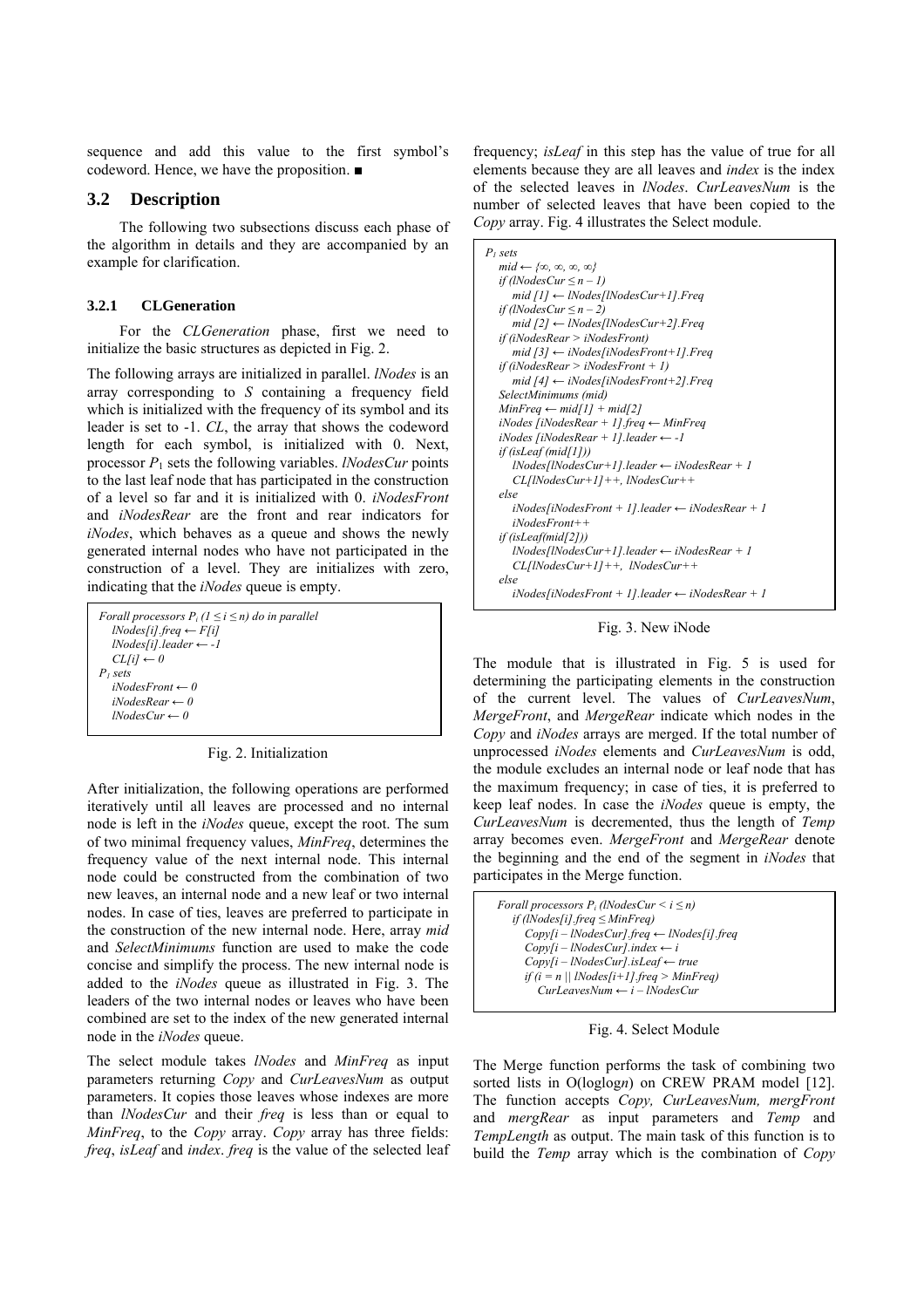array and the segment in *iNodes* that is indicated by *MergeFront* and *MergeRear*. *Temp* is sorted based on the *freq* field in non-decreasing order.



Fig. 5. Updating Iterators

In the next step, the Meld module generates the new internal nodes of the next level. Each processor is assigned to two consecutive elements of *Temp* according to its index. These pairs of elements are melded to form new internal nodes whose *freq* is the sum of the combined pairs' frequencies. Then the corresponding processor updates the *leader* fields of the two participating nodes. The location of each node is determined by the *isLeaf* field indicating that the element resides in *lNodes* or *iNodes* array.

```
Forall processors P_i (1 \le i \le TempLength) do in parallel
     ind ← iNodesRear + i 
    iNodes [ind].freq ← temp [2*i-1].freq + temp [2*i].freq
     iNodes[ind].leader ← -1 
     if (temp [2*i-1].isleaf) 
   lNodes [temp [2*i – 1].index].leader ← ind 
   CL[temp [2*i – 1].index]++ 
     else 
   iNodes [temp [2*i – 1].index].leader ← ind 
     if (temp [2*i].isleaf) 
   lNodes [temp [2*i].index].leader ← ind 
         CL[temp [2*i ].index]++ 
     else 
         iNodes [temp [2*i].index].leader ← ind 
P1 sets 
         iNodesRear ← iNodesRear + (TempLength/2)
```
Fig. 6. Meld Module

In the end, *P*1 increments the *iNodeRear* based on the number of the newly added internal nodes which is equal to half of *TempLength*. *lNodesCur* is incremented by the value of *CurLeavesNum* which is equal to the number of leaves who participated at this level.

If the leader of an internal node is changed, all its children need to update their leader and set it to the index of the new internal node. The codeword lengths corresponding to these leaf nodes are also incremented. This is done in parallel. In this step all leaves check their leaders in parallel and they figure out whether or not their leaders have changed. If their leaders are assigned to new leaders, they update their leaders by getting the value of their leader's leader. This is depicted in Fig. 7.

*Forall processors*  $P_i$  ( $1 \le i \le n$ ) do in parallel  *if (lNodes[i].leader != -1) if (iNodes[lNodes[i].leader].leader != -1) lNodes[i].leader ← iNodes[lNodes[i].leader].leader*   $CL[ii]$  +  $-$ 

```
Fig. 7. Update Leaders
```
The mentioned process repeats until only one internal node remains, which is the root. At this point, *CL* has the codeword lengths for all symbols.

The example in Fig. 8 depicts the progress in the first pass of *CLGeneration* for a given input. The process is repeated for every level in the tree and in the end, *CL* has the codeword lengths for all symbols in *S*.

#### **3.2.2 CWGeneration**

 In the *CWGeneration* phase, we generate the final codewords by introducing a parallel version of the algorithm proposed by Hashemian [5]. *CL* is the input array for this phase with the length of *n* and *CW* is the output array with the same number of elements. We generate the final codewords in a top-down fashion, so we need to reverse *CL*. Reversing is a simple process that is accomplished in parallel. In the pseudocode depicted in Fig. 10, the variables *CCL* and *CDPI* are used to show the current codeword length and current done-processor index respectively. In each iteration, *CCL* (Current Codeword Length) has the length of the codewords of the current level and *CDPI* (Current Done-Processor Index) indicates the index of the last processor who has finished generating its codeword. Generation of codewords for each level is accomplished in two steps, codeword of the first symbol in the level is computed and then all other symbols with the same codeword lengths construct their codewords. While we have the codeword lengths of all symbols, we can compute the codewords by employing the following recursive formula [5]:

$$
C_{i+1} = (C_i + 1) \cdot 2^{cl_{i+1} - cl_i} \tag{1}
$$

Initialization is done by the first processor. The value of *CCL* is set to the value of the first element of *CL*. A string of zeros with length of *CCL* is put in the first cell of the array *CW*. For the processors whose corresponding symbol's codeword length is equal to *CCL*, the construction of the codewords can be accomplished in parallel because they only have to add a number to the codeword of the first symbol in the series.  $P_1$  generates the first codeword of the next group to provide processors assigned to the next level with the base value upon which they construct their codewords in parallel.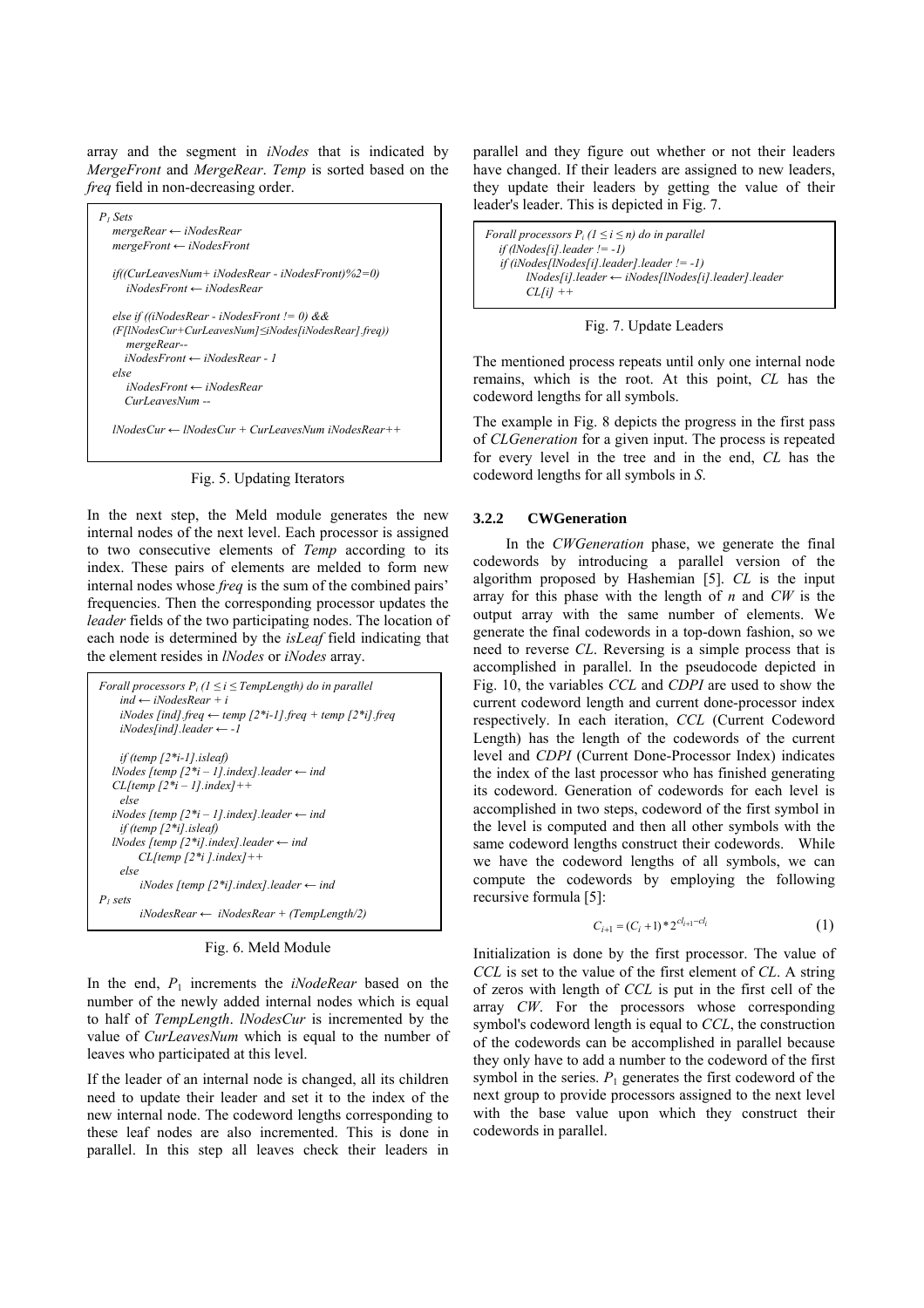

Fig. 8. a) Input to the first phase b) *lNodes* and *CL* initialized before the first cycle c) First internal node is generated d) Select chooses the participating leaf nodes e) Iterators updated to determine the participating *lNodes* and *iNodes* f) *Temp* is filled with a merged list of participating *lNodes* and *iNodes* g) Nodes in *Temp* melded to form new *iNodes*. The leaders are updated and *CL* elements corresponding to participating leaf nodes are incremented h) Final result in *CL* for given input



Fig. 9. a) Initialization b) Generation of the first value in the series for the next level c) The output of this phase (codewords)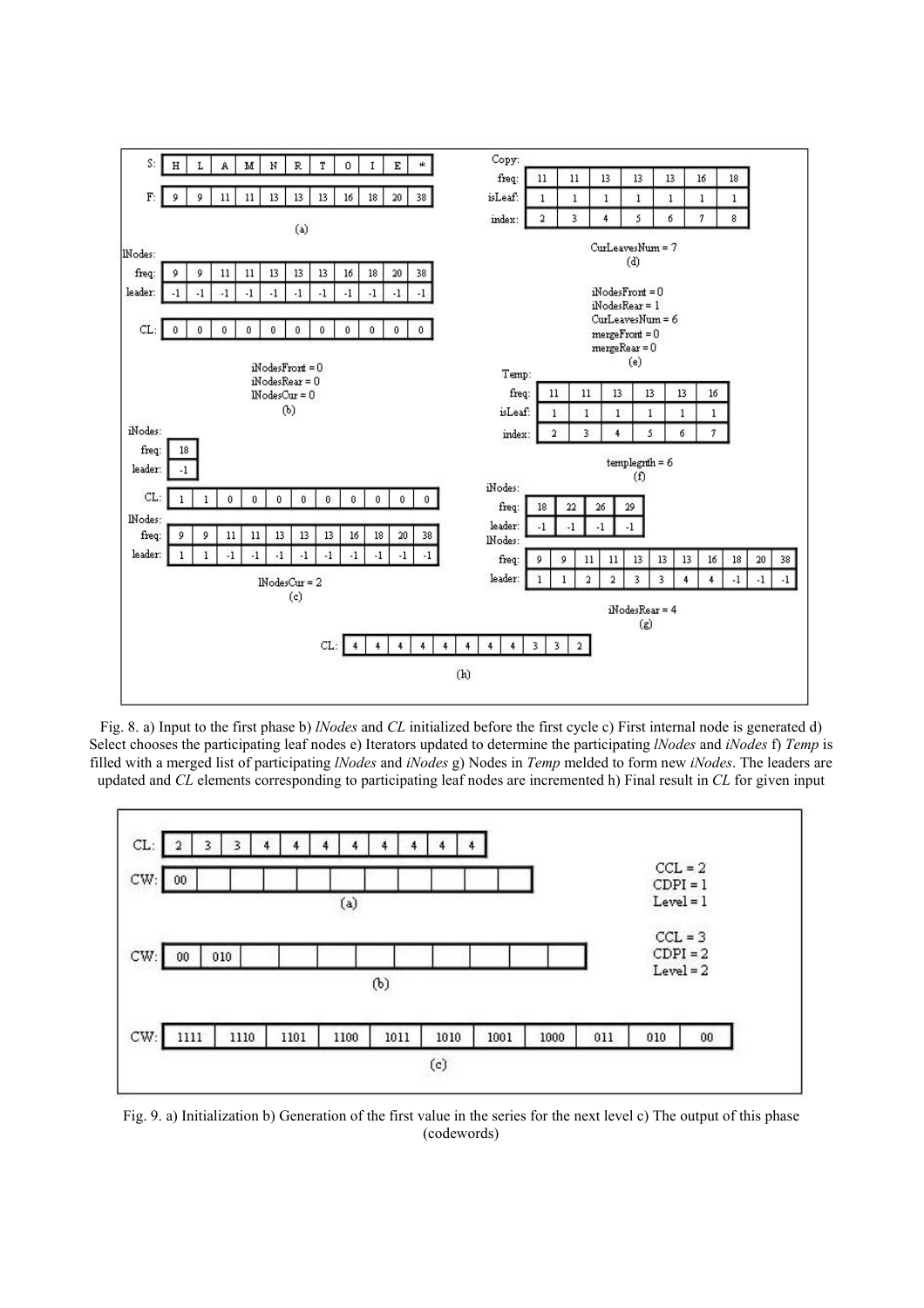| Forall processors $P_i$ ( $1 \le i \le n/2$ )<br>$LocalVariable \leftarrow CL$ [i]<br>$CL$ [n – i + 1] $\leftarrow$ LocalVariable                                                                                                                      |
|--------------------------------------------------------------------------------------------------------------------------------------------------------------------------------------------------------------------------------------------------------|
| P <sub>i</sub> sets<br>$CCL \leftarrow CL$ [1]<br>$CW[1] \leftarrow$ bit string of CCL zeros<br>$CDPI \leftarrow I$                                                                                                                                    |
| While $(CDPI \leq n)$<br>Forall processors $P_i$ ( $1 \le i \le n$ ) do in parallel<br>if $(i > CDPI \& CL[i] = CCL)$<br>$CW[i] \leftarrow CW [CDPI] + (i - CDPI)$<br>if $(i < n \& & \text{CL}[i + 1] := CCL)$<br>$CDPI \leftarrow i$<br>else be idle |
| P <sub>i</sub> sets<br>$CLDiff \leftarrow CL$ [CDPI + 1] – CL [CDPI]<br>$CW$ [CDPI + 1] $\leftarrow$ (CW [CDPI] + 1) * 2^ (CLDiff)<br>$CCL \leftarrow CL$ [CDPI+1]<br>$CDPI \leftarrow CDPI + I$                                                       |
| Forall processors $P_i$ ( $1 \le i \le n/2$ )<br>$LocalVariable \leftarrow CWI$<br>$CW[n-i+1] \leftarrow LocalVariable$                                                                                                                                |

Fig. 10. Codeword Generation

These iterations continue until the codewords for all symbols are constructed. In the end, *CW* is reversed to make codewords correspond to the right symbols.

The example in Fig. 9 depicts the progress in the *CWGeneration* phase for a given input. The process is repeated for every level in the tree and in the end, *CW* has the codewords for all the symbols in *S*.

## **4 Performance analysis**

 First, we analyze each phase of the algorithm separately and then we discuss the performance of the algorithm as a whole.

**Lemma 1.** *CLGeneration performs L cycles.* 

**Proof.** It can be proved by induction that if *lN* is the first chosen leaf node at the first iteration, that is the leftmost leaf at the bottommost level of the Huffman tree , a new ancestor for *lN* is generated in each cycle [18]. *lN* has (*L*-1) ancestors, hence the number of cycles is equal to *L*.■

**Theorem 1.** *The CLGeneration runs in O(Lloglog(n/L)) time*.

**Proof.** *CLGeneration* is comprised of a set of operations which are performed within a number of cycles, one cycle per each level of the tree. Lemma 1 states that the number of these cycles is L, the height of the Huffman tree.

Before the main loop, *Initialization* is performed which has a parallel section and a sequential section, both of  $O(1)$ time. Next, at every cycle, a number of operations are performed. *New iNodes* module operates a few sequential comparisons on four nodes in O(1). *Update Iterators* is also of constant order. *Update Leaders* and *Select* and *Meld,* which all execute in parallel, are of O(1) parallel time. This is because a constant number of operations are performed on *i* variables by *i* processors in parallel; such that  $1 \le i \le n$ . The only part that is not of constant order is the *Merge* operation that can be performed in  $O(loglogM(i))$  parallel time [12], in which  $M(i)$  is the number of internal nodes generated at cycle *i*. So, the time required by *CLGeneration* is as follows.

$$
T_1 = O\left(\sum_{i=1}^{L} \log \log M\left(i\right)\right) \tag{2}
$$

Since the number of internal nodes in a Huffman tree with *n* leaf nodes is equal to  $(n - 1)$ ,  $M(i)$  is constrained to  $\sum_{i=1}^{L} M(i) = (n-1)$ . It can be seen that the upper bound is directly dependent on *L*, the height of the tree that is in the interval  $\lceil \log n \rceil$ <sub>*n*−1</sub>. If *L* equals *n*−1, which means we have a one sided tree, M*(i)* is of O(1), hence the algorithm runs in  $O(n)$ . If the tree is balanced, we have:

$$
\sum_{i=1}^{L} \log \log M(i) = \log \log 2 + \log \log 2^{2} + \log \log 2^{3} + ... + \log \log 2^{(\log n) - 1}
$$
 (3)

$$
\sum_{i=1}^{L} \log \log M(i) = (0 + \log 2 + \log 3 + ... + \log(\log n - 1))
$$
 (4)

$$
\sum_{i=1}^{L} \log \log M(i) = \log(1^* 2^* 3^* ...^* (\log n - 1))
$$
 (5)

$$
\sum_{i=1}^{L} \log \log M(i) = \log(\log n - 1)! \tag{6}
$$

Thus the time complexity for the best case where the tree is balanced is O (log(log*n*-1)!).

In general, we can find an upper bound, by maximizing  $T_1$ . Through Jenson's inequality we know:

$$
\frac{\sum f(x_i)}{n} \le f(\frac{\sum x_i}{n})\tag{7}
$$

Hence,  $O(L \log \log (n/L))$  is an upper bound for  $T_1$ .

**Theorem 2.** *The CWGeneration runs in O(L) time.*

**Proof.** *CWGeneration* has an initialization preprocessing for inverting *CL* and setting the variables, and a post processing phase for inverting *CW* which are both of constant order. The inversion process is performed in parallel in O(1).

The main operations of *CWGeneration* are performed within a loop that cycles until the codewords for all symbols are generated. The operations within the loop consist of a sequential section performing a constant number of assignments and a parallel section performing a few comparisons and assignments, hence both are of O(1). At *i*-th cycle, the codewords for all symbols with the codeword lengths equal to *CCLi* are constructed, thus there is one cycle per each level of the tree in which symbols have the same codeword lengths. Therefore *CWGeneration* runs in  $O(L)$ . Since *L* is in the interval  $[\lceil \log n \rceil, n-1]$ , the best case is O(log*n*) and the worst case is O(n). ■